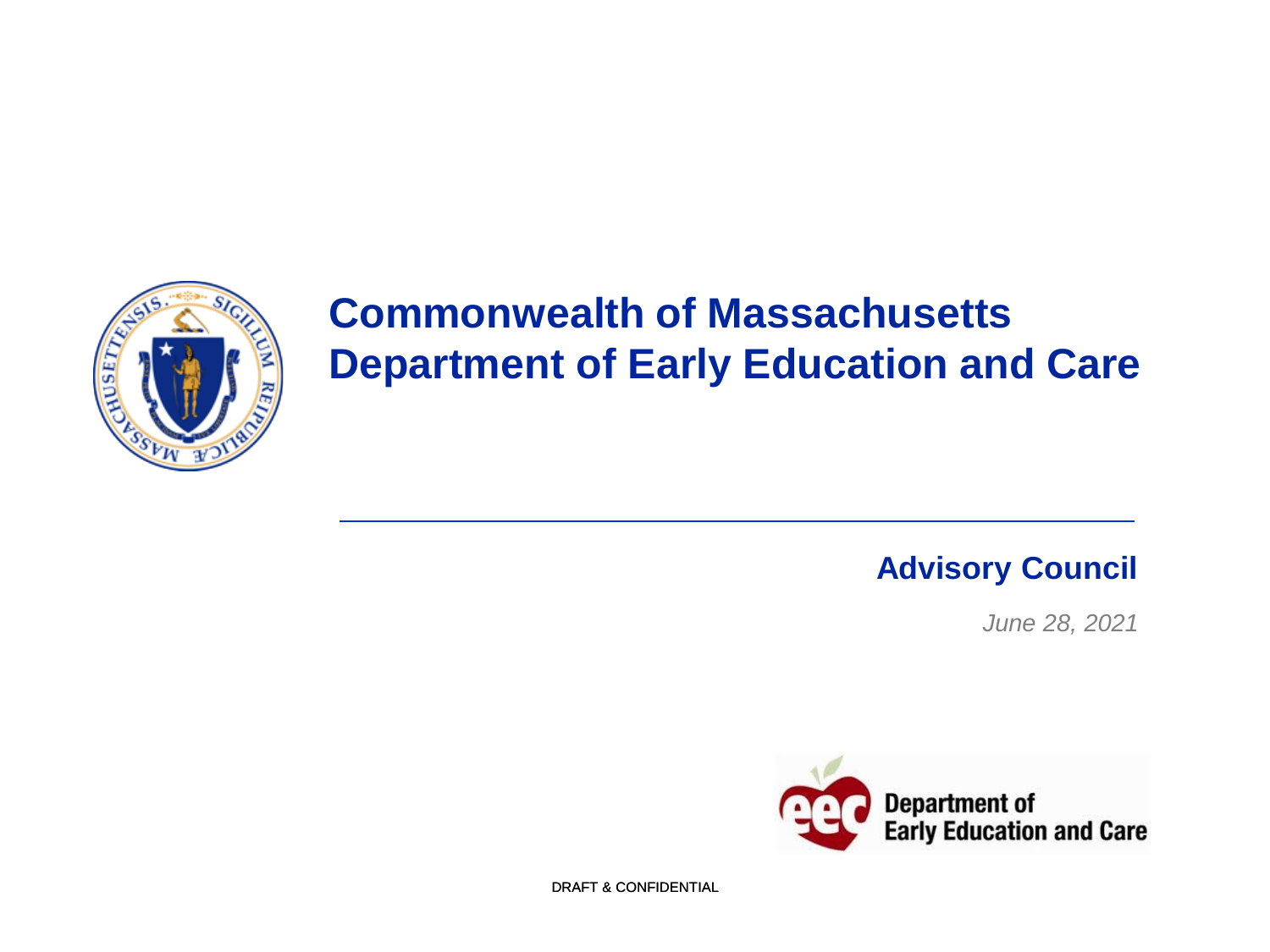

- 1. Department Updates
- 2. Strategic Plan Update
- 3. CCDF Plan Update
- 4. Federal Funding Overview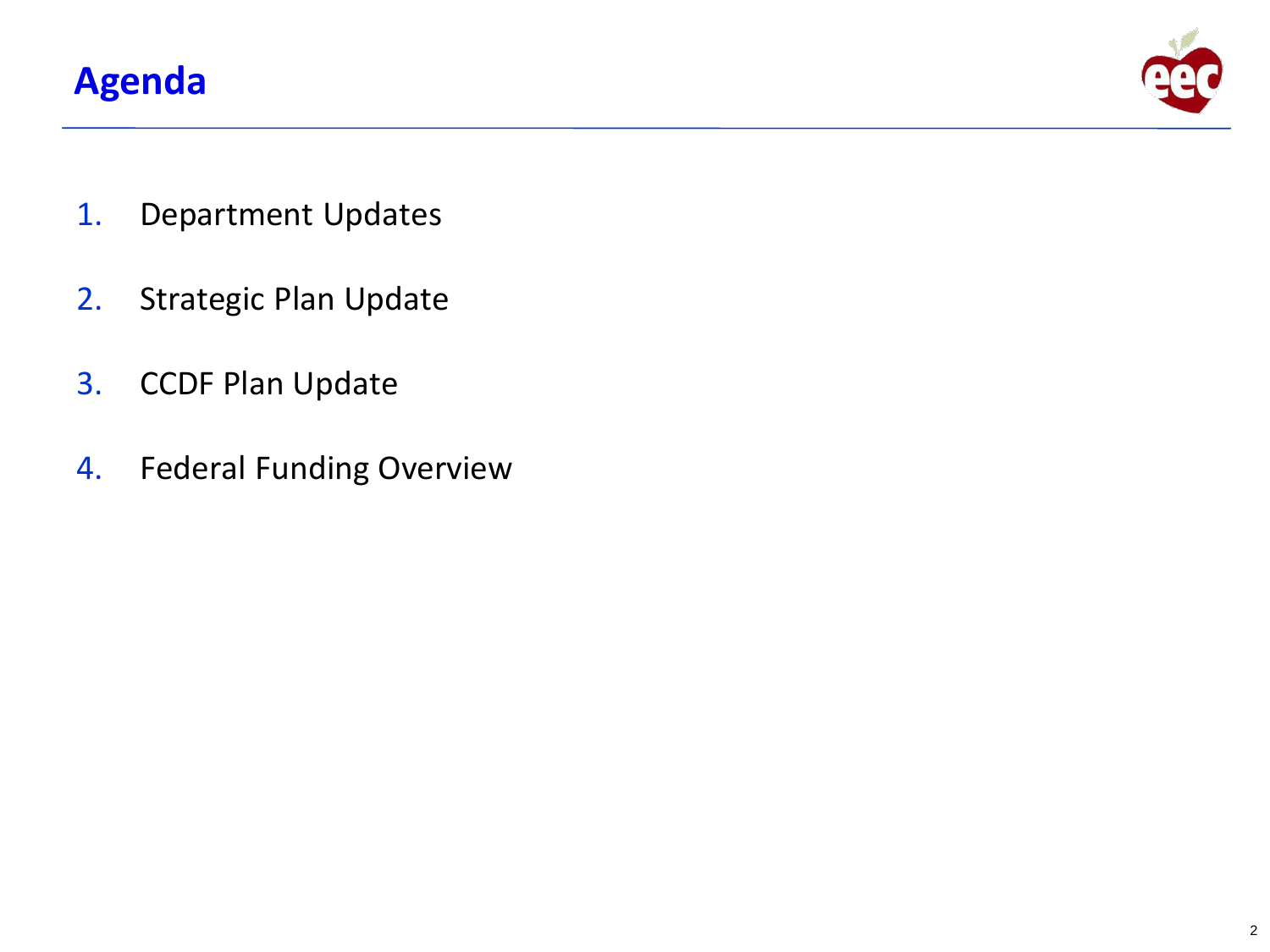# **Current State of Child Care**



#### **Child Care Re-Opening Trends (Family Child Care & Group/School Age)**

| <b>Region and Type</b>         | # programs pre-<br>COVID | # programs<br>open June 6 | % Returned |
|--------------------------------|--------------------------|---------------------------|------------|
| $1 -$ Western FCC              | 873                      | 716                       | 82%        |
| 1 – Western GSA                | 394                      | 320                       | 81%        |
| $2$ – Central FCC              | 1157                     | 1003                      | 87%        |
| 2 – Central GSA                | 522                      | 476                       | 91%        |
| 3 - Northeast FCC              | 1296                     | 1108                      | 85%        |
| $3 -$ Northeast<br>GSA         | 675                      | 635                       | 94%        |
| $5 -$ Southeast &<br>Cape FCC  | 938                      | 800                       | 85%        |
| $5 -$ Southeast &<br>Cape GSA  | 614                      | 591                       | 96%        |
| 6 – Metro Boston<br><b>FCC</b> | 1066                     | 956                       | 90%        |
| 6 – Metro Boston<br>GSA        | 687                      | 610                       | 89%        |

#### **Capacity Updates**

**209,102 licensed capacity slots** are now estimated to be available based on current LEAD data, representing **90% of EEC licensed capacity pre-COVID** (as of June 6, 2021)

#### **Economic and Employment Trends**







In surveying of MA employers, over 70% are concerned about sustaining their female workforce

State's ability to address its child care crisis is a predictor of women's labor force return

Women's labor force participation is a key driver for economic growth

#### **Operational Strains for Providers**

- Many providers can't operate at full capacity due to staffing shortages
- Family Child Care losing ~\$600 average per month (Dec '20)
- Center Based losing ~\$6,000 average per month (Dec '20)
- Of all potential priorities for operational spending, programs cited increases to educator wages and income as highest (March '21)

#### **Who is the Child Care Workforce?**

*Bipartisan Policy Center Feb 2021*

92% female

41% people of color

47% more than HS degree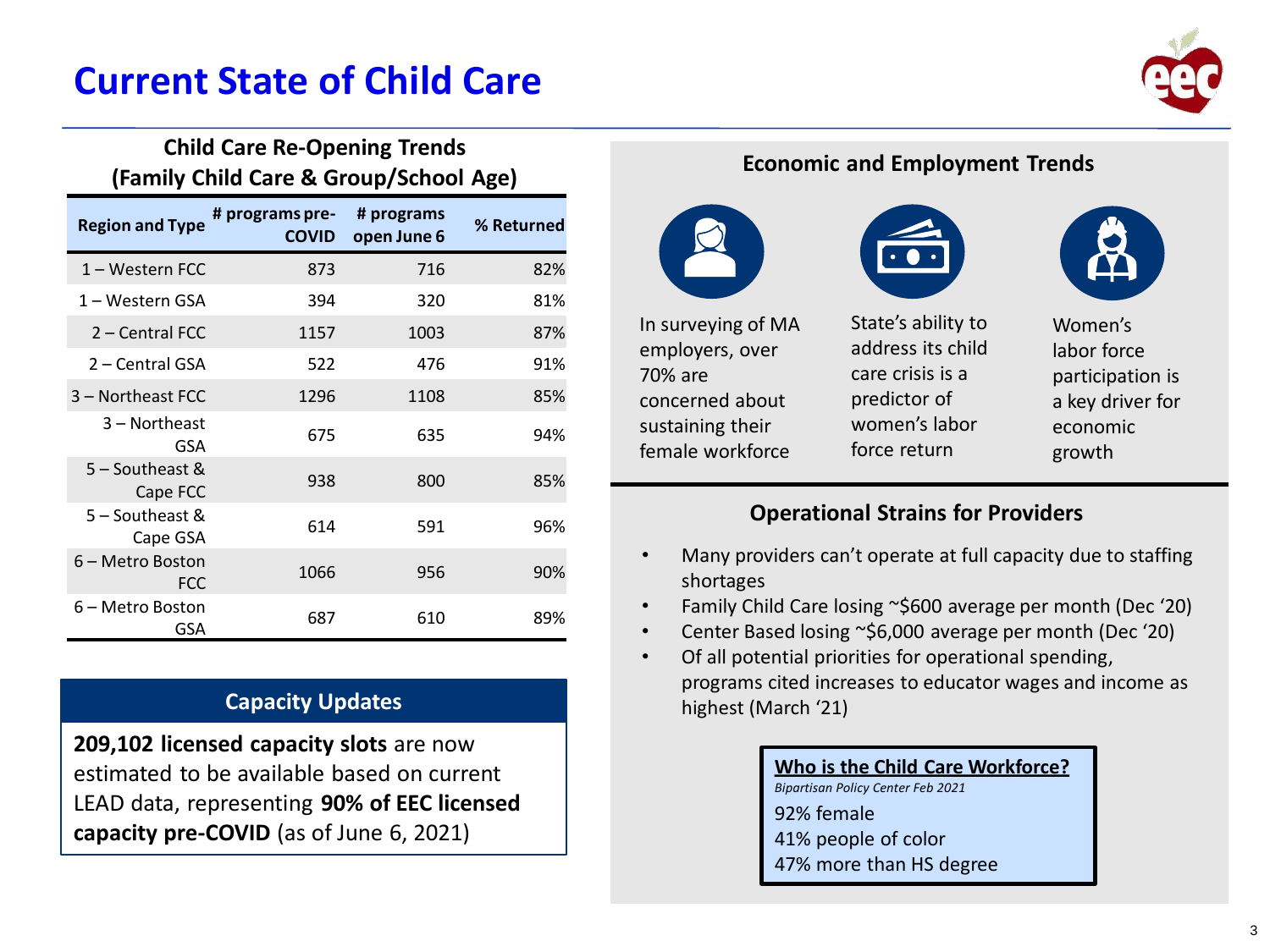

**EEC invested \$30M in state funding** to address compensation for the workforce who provided inperson education and supports throughout the pandemic to date.

#### **Center-Based Workforce Grants**

- Eligibility: Center-based providers who served at least one subsidized child since 7/1/18 (1,378 or ~50%)
- Funds distributed based on capacity
	- \$150 \* licensed capacity; \$30 per remote learner bonus if open for remote learning supports
	- 90% of funds must be used to support compensation for staff directly serving children

## **Family Child Care Facilities Grants**

- Eligibility: All Family Child Care providers (5,500)
- Flat grant per provider
	- \$3,000/home; \$150 bonus if open for remote learning support
	- Funds to address health and safety program investments or quality enhancements; can reimburse themselves for improvements already made or invest in new enhancements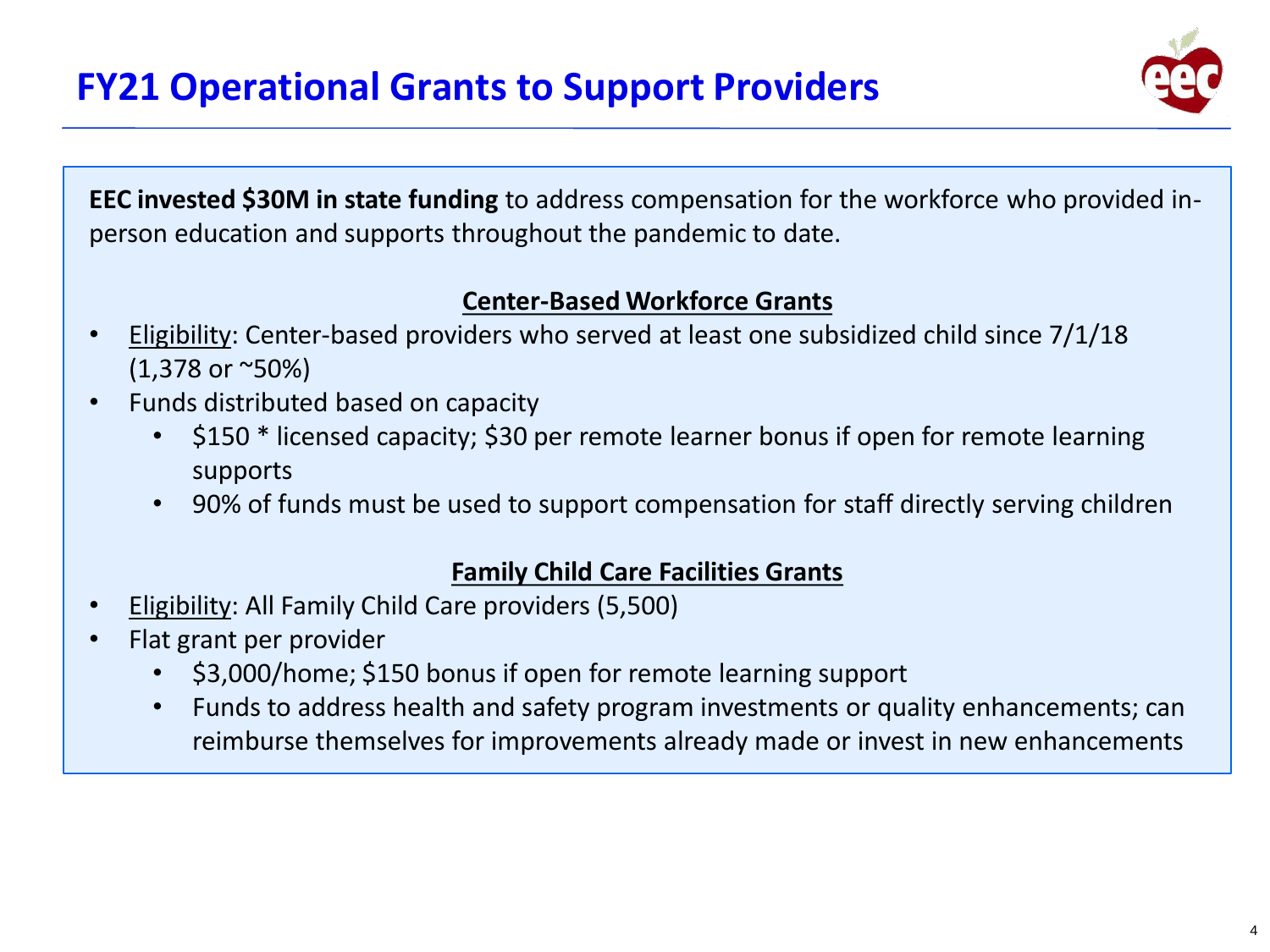# **FY21 Operational Grants to Support Providers**



*EEC extended the deadline for the Center-Based Workforce and Family Child Care Facilities grants to June 11, 2021, to ensure as many eligible providers as possible can take advantage of this opportunity.* 

EEC has been working in coordination with PCG to provide technical support to providers:

#### **PCG Technical Support (as of 6/18/21):**

Total email responses: 4,197 Total phone calls: 3,784 (1,115 Spanish, 24 Portuguese) Total voicemails: 1,935 (612 Spanish, 5 Portuguese)

EEC is continuing to take feedback from the field on this process and will assess improvements to ongoing support as we plan for future grants.

|                    | <b>Center-Based Workforce*</b> | <b>Family Child Care Facilities*</b> |
|--------------------|--------------------------------|--------------------------------------|
| Approved           | 594                            | 2,556                                |
| In Progress        | 522                            | 1,009                                |
| <b>Grand Total</b> | 1,116 (80% of eligible)        | 3,565 (65% of eligible)              |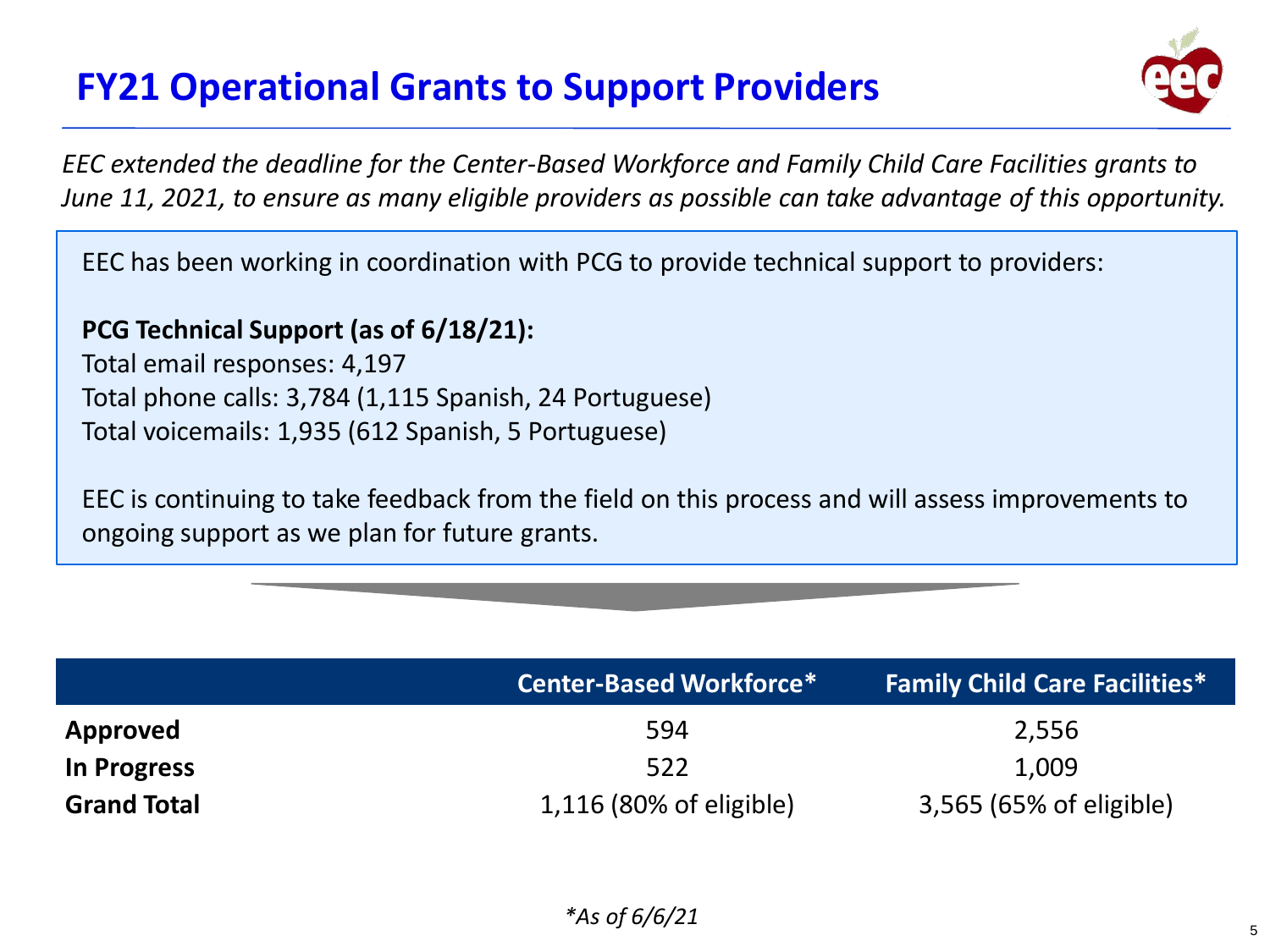# **COVID-19 Recovery Updates & Policy Proposals**



*On May 29, 2021, EEC rescinded its COVID-19 specific requirements to eliminate any specific health and safety restrictions on programs. EEC proposes to maintain the following flexibilities to support program operations and family access in the months ahead.*

| <b>Updates &amp; Context</b> |                                                                                                                                                                                                                                                                                                                                          | <b>Policy Proposal</b>                                                                                                                                                                                                                                                                                                                                                                                                                                                                                                        |  |
|------------------------------|------------------------------------------------------------------------------------------------------------------------------------------------------------------------------------------------------------------------------------------------------------------------------------------------------------------------------------------|-------------------------------------------------------------------------------------------------------------------------------------------------------------------------------------------------------------------------------------------------------------------------------------------------------------------------------------------------------------------------------------------------------------------------------------------------------------------------------------------------------------------------------|--|
| <b>Subsidies</b>             | EEC is projecting up to $\sim$ \$120M surplus in the<br>$\bullet$<br>caseload account due to fluctuations in<br>enrollment.<br>Surplus funding will be transferred to an<br>operational reserve account to support FY22<br>operational supports.                                                                                         | Continue to make subsidy payments based on<br>enrollment rather than attendance<br>Continue to offer 6-month provisional authorizations<br>$\bullet$<br>for families without employment requirements<br>Continue to allow providers to discount tuition prices<br>٠<br>as needed                                                                                                                                                                                                                                              |  |
| <b>Licensing</b>             | EEC implemented many expedited processes<br>during COVID that have streamlined regulatory<br>and bureaucratic requirements for small child<br>care businesses.<br>EEC is working on a revised set of licensing<br>$\bullet$<br>regulations that are expected to be ready for<br>review this summer, integrating learnings from<br>COVID. | Return to monitoring cycle and in-person monitoring<br>٠<br>visits after July 2, 2021, in consultation with SEIU<br>Maintain expedited procedures for renewing,<br>$\bullet$<br>modifying or applying for new child care licensure<br>Continue to defer licensing fees through FY22<br>$\bullet$<br>(approx. \$900k/year collected from child care<br>licensing fees)<br>Waive enforcement of some health and safety<br>$\bullet$<br>requirements as recovery evolves (e.g. requiring<br>providers to brush children's teeth) |  |
| <b>Workforce</b>             | Despite relaxed workforce requirements<br>during COVID, workforce shortages account for<br>the biggest constraint on capacity during<br>recovery.                                                                                                                                                                                        | Waive enforcement of specific regulations related to<br>educator requirements (and disseminate guidance<br>through policy) to minimize barriers for participation<br>in the EEC workforce (e.g. specific staff qualifications<br>and coursework requirements)                                                                                                                                                                                                                                                                 |  |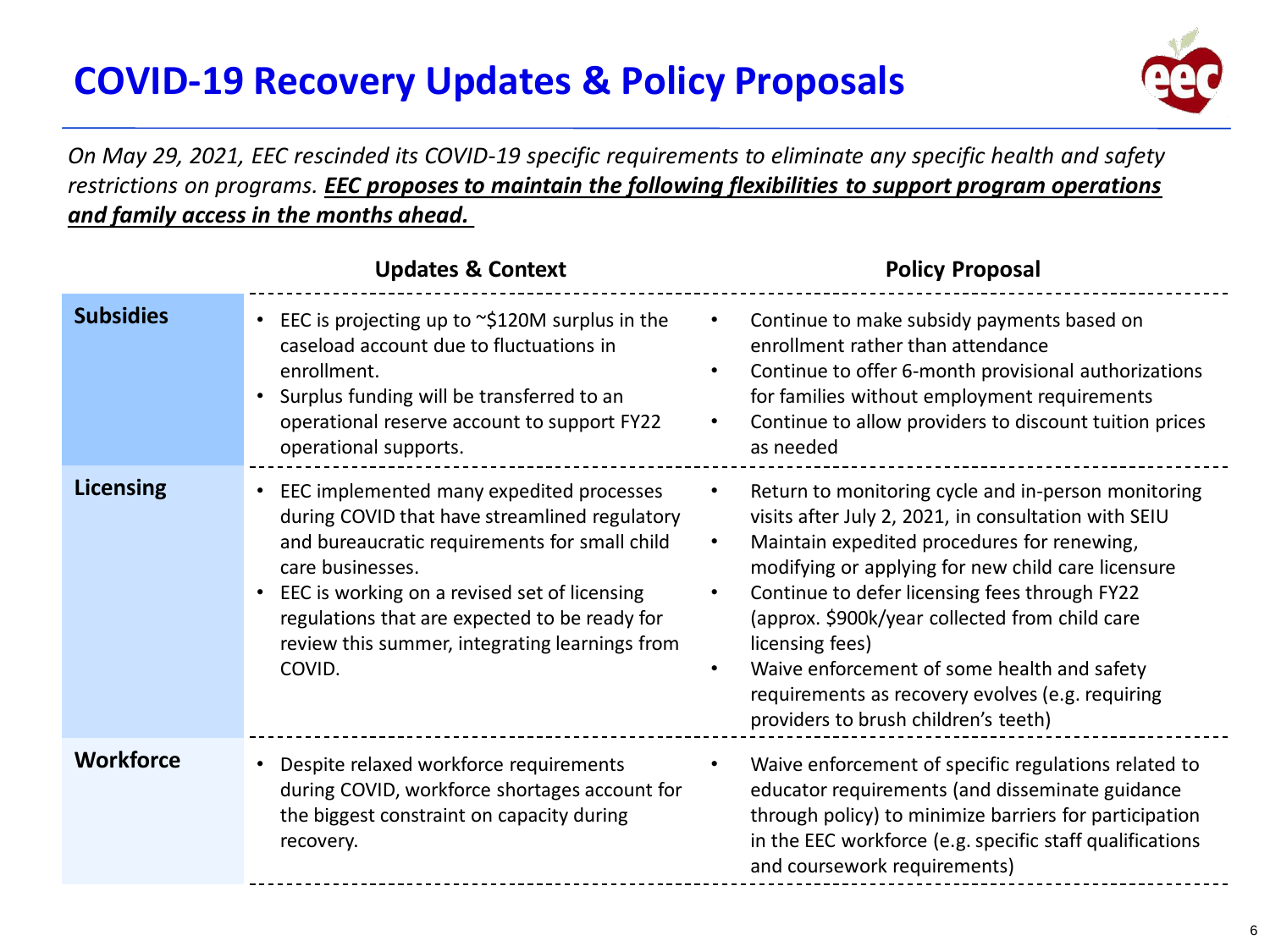

- 1. Department Updates
- 2. Strategic Plan Update
- 3. CCDF Plan Update
- 4. Federal Funding Overview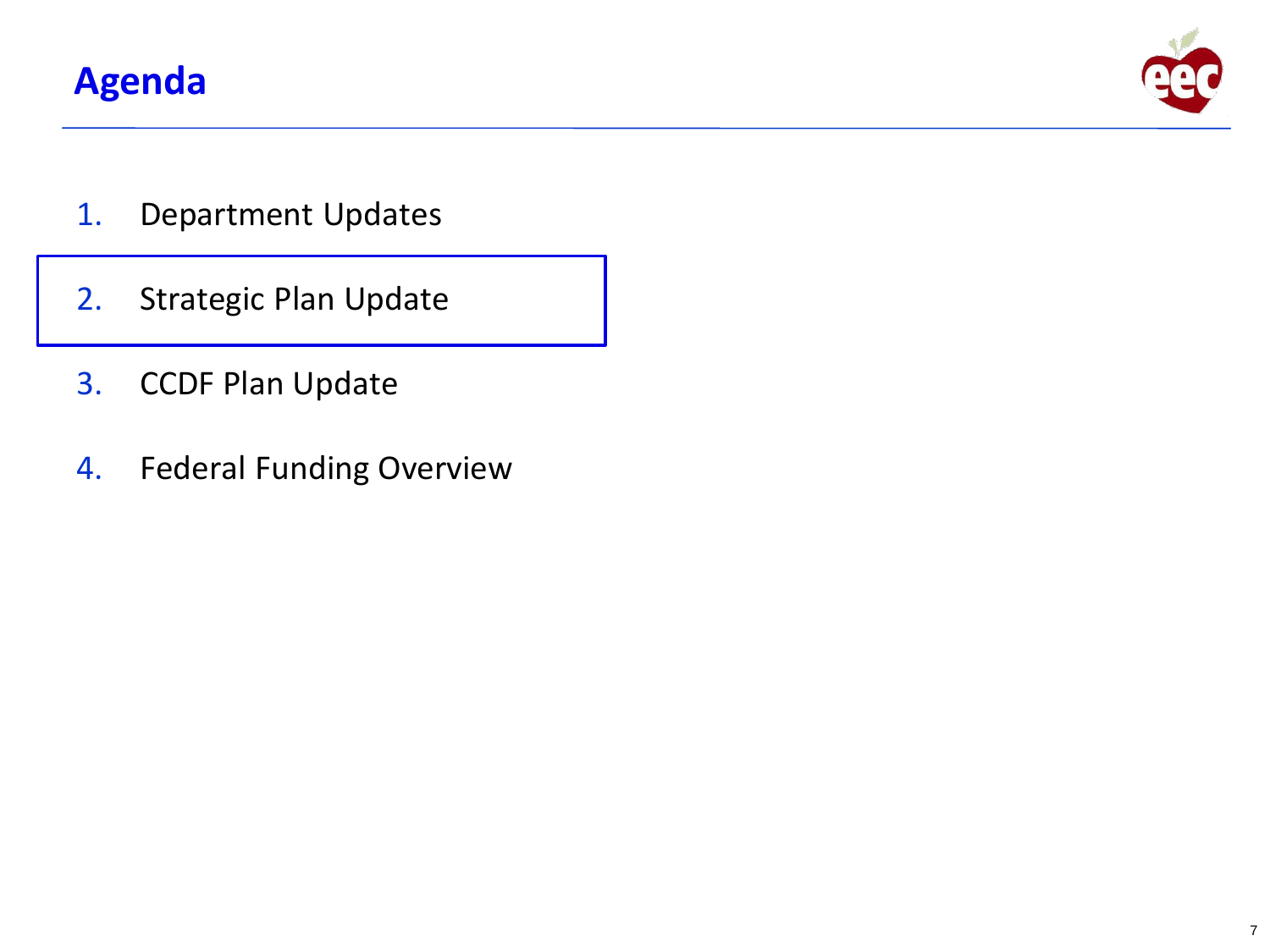## **Strategic Plan Goals Hold Steady**





**EEC engaged with over 7,000 voices through strategic plan re-launch and engagement**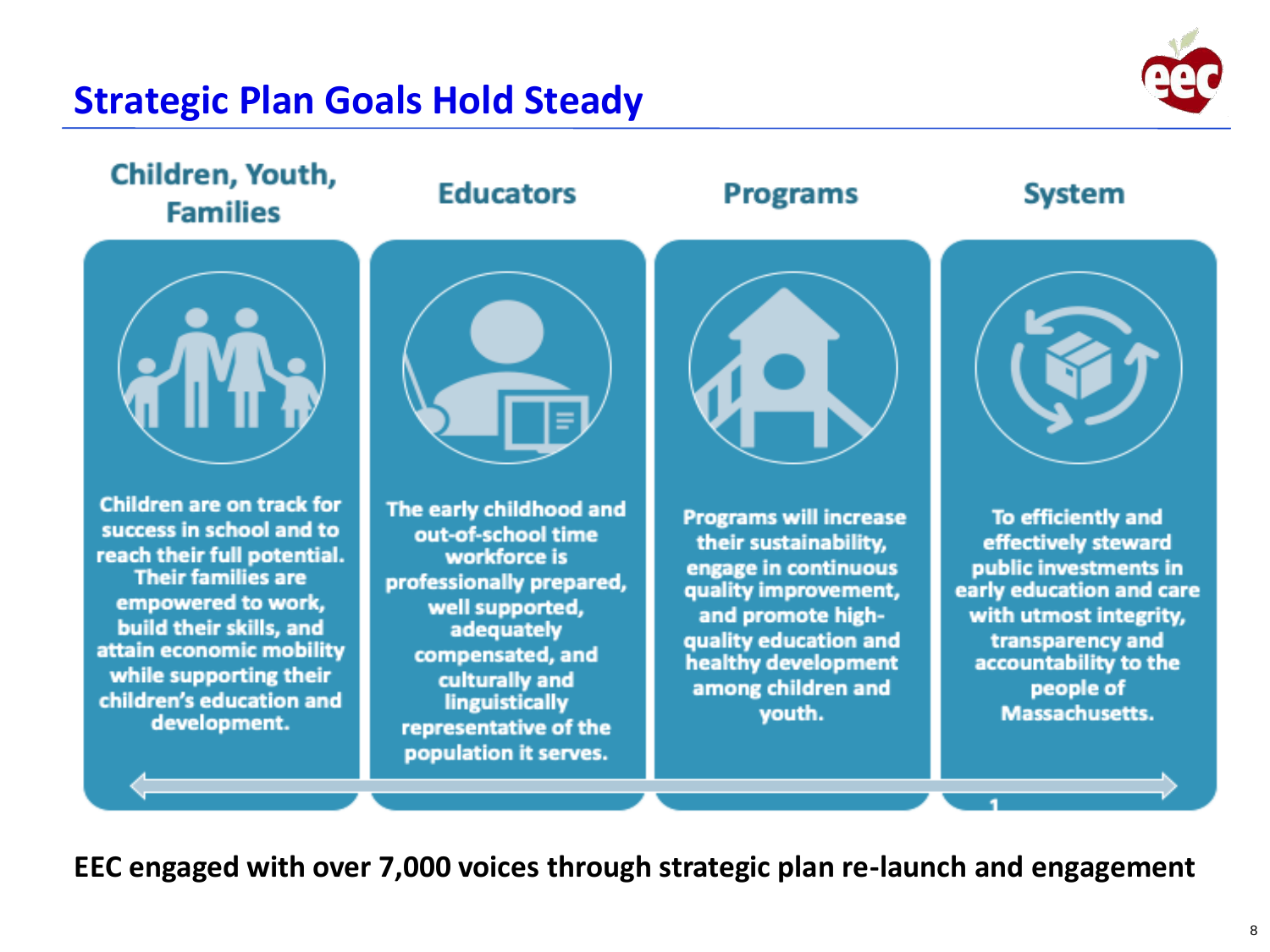#### **Cross-Pillar Achievement Highlights from the Past Year**

- ✓ **Built innovation in the subsidy system** to support access for families and stability for providers
- ✓ **Provided support for summer learning** grants to expand school readiness strategies during pandemic recovery
- ✓ **Launched key workforce improvements,** including credentialing system, Professional Registry system, and new Background Record Check regulations and policies
- ✓ **Sustained 88% of programs throughout the pandemic** by providing funding flexibility and technical support
- ✓ **Designed and launched workforce and operational funding strategies** to rebuild capacity and increase quality across the field
- ✓ **Began cross-sector collaboration to examine intersecting issues across child care**, business, and workforce domains



EEC will use **multiple mechanisms to enact change across each strategic plan** pillar in FY22, including rebidding contracts, collecting and analyzing new data, and **leveraging public-private partnerships.**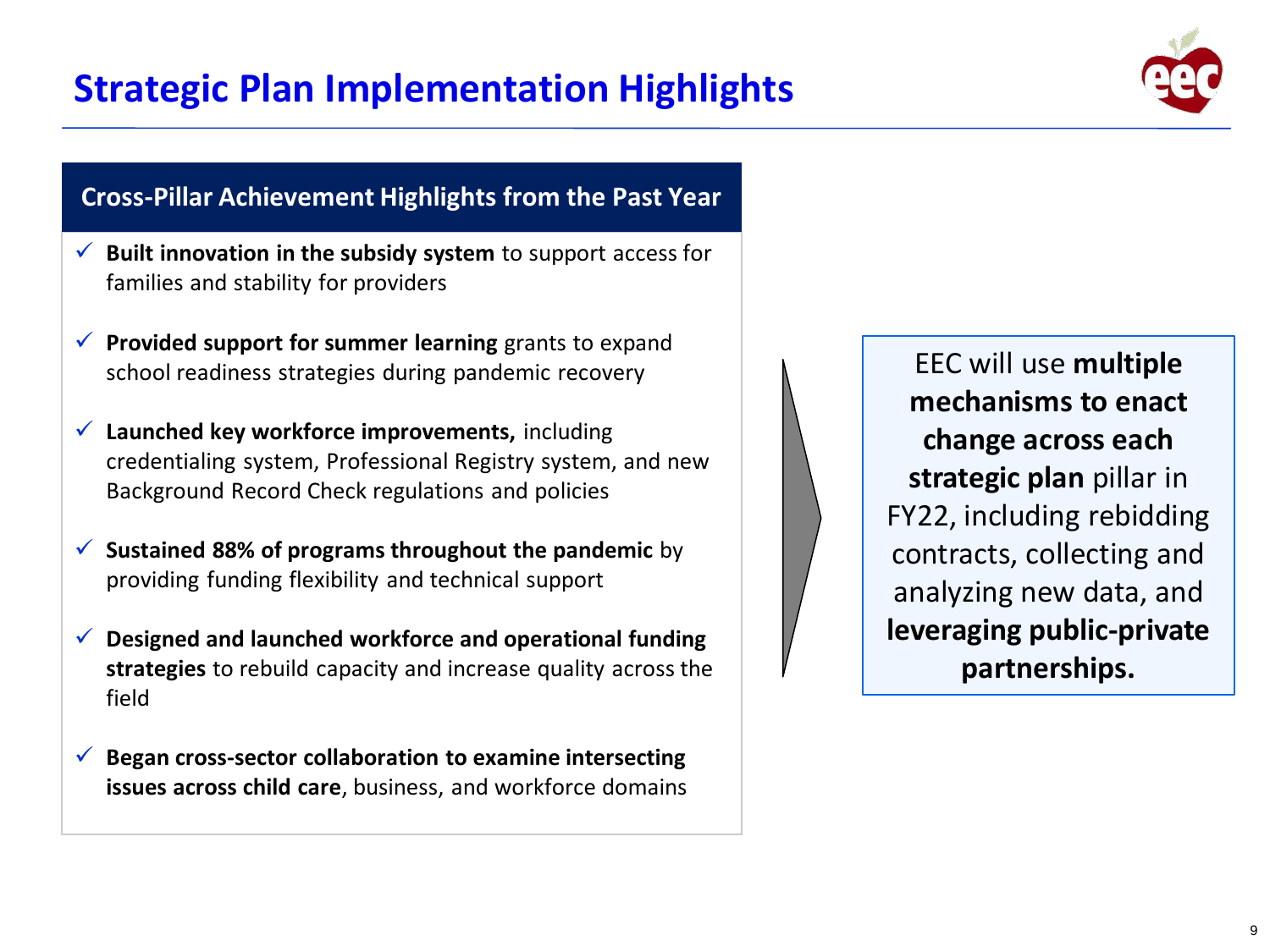

- 1. Department Updates
- 2. Strategic Plan Update
- 3. CCDF Plan Update
- 4. Federal Funding Overview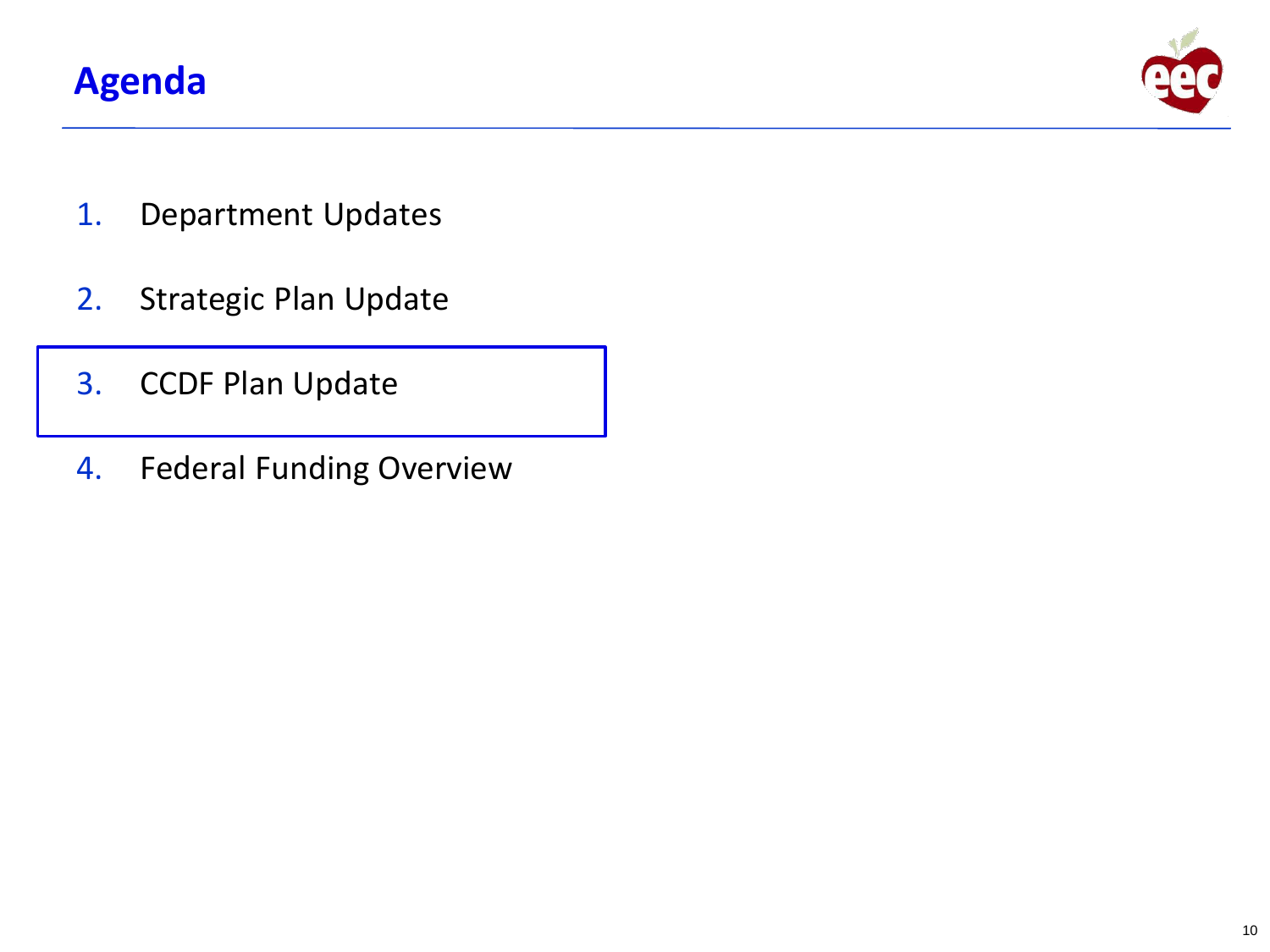## **CCDF Plan Overview**



- In order to receive CCDF funds, Federal law requires all States to submit a State Plan every three years to summarize its child care programs and certify its compliance with CCDBG requirements.
- **The CCDF plan is a living document, that EEC will update as key initiatives change.**
- The engagement EEC facilitated through its Strategic Action Plan Engagement Portal has driven the development of this plan, and the **CCDF plan is firmly rooted in strategic plan goals.**
- **EEC is collecting feedback on the state plan through June 22nd .** The final version will be posted on the EEC Engagement Portal on June 28<sup>th</sup>.

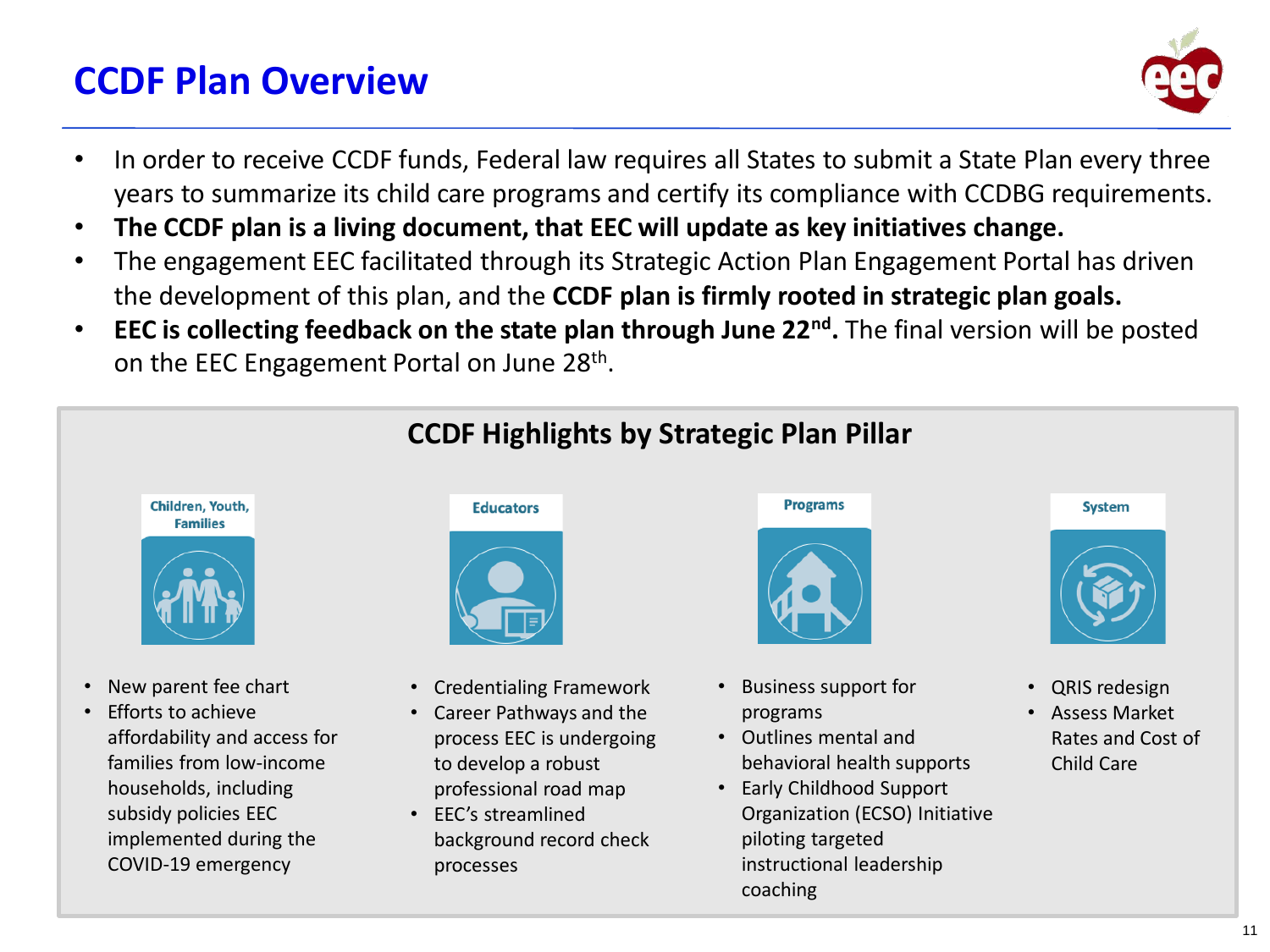

- 1. Department Updates
- 2. Strategic Plan Update
- 3. CCDF Plan Update

4. Federal Funding Overview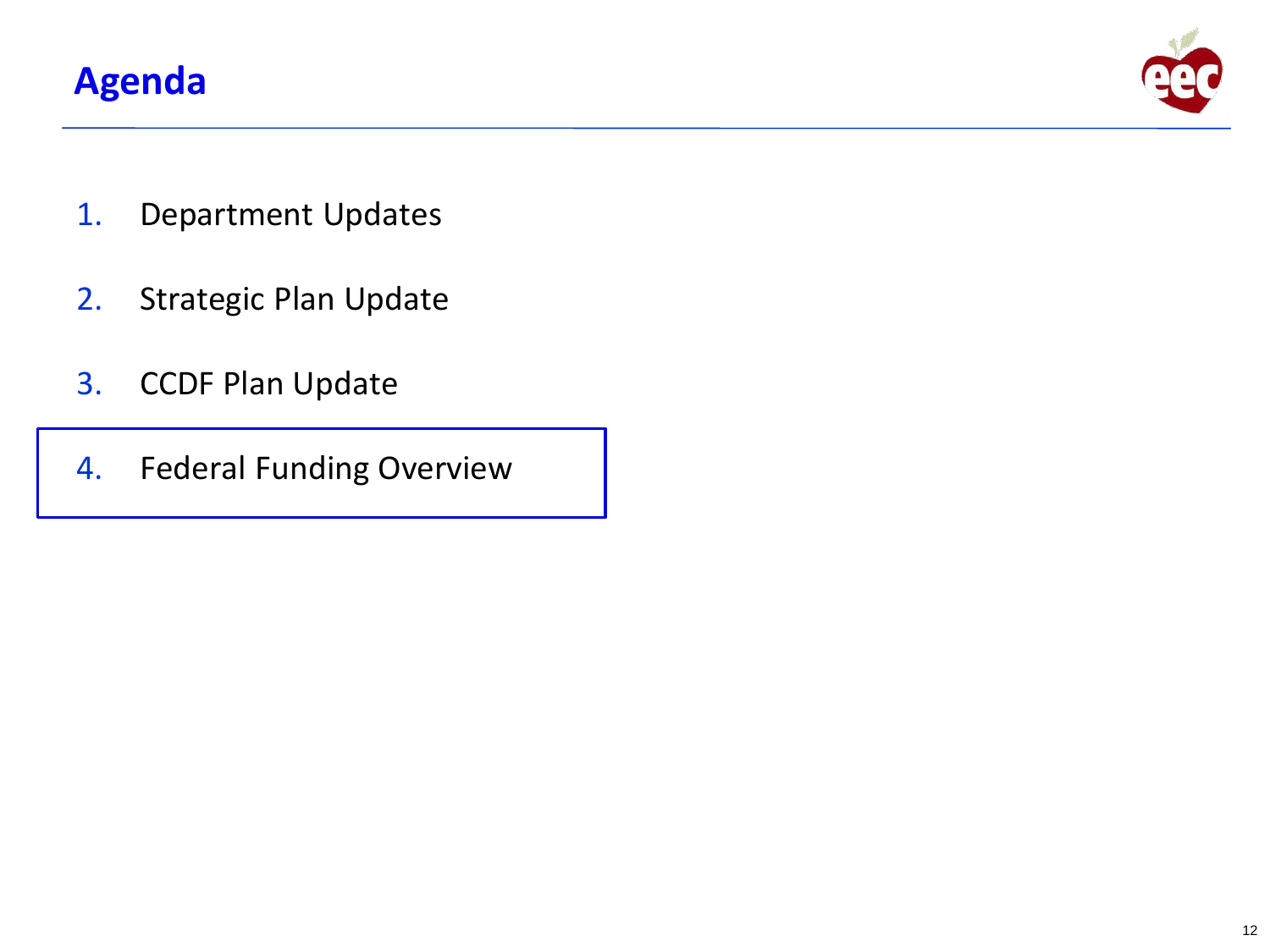# **Federal Funding for Childcare**



*EEC will continue to use federal funding to maximize support for providers, educators, children and families throughout FY22 and FY23.* 



• Eligible child care providers are those that were licensed or approved as of 3/11/21

*Our focus for today's discussion*

incentives for providers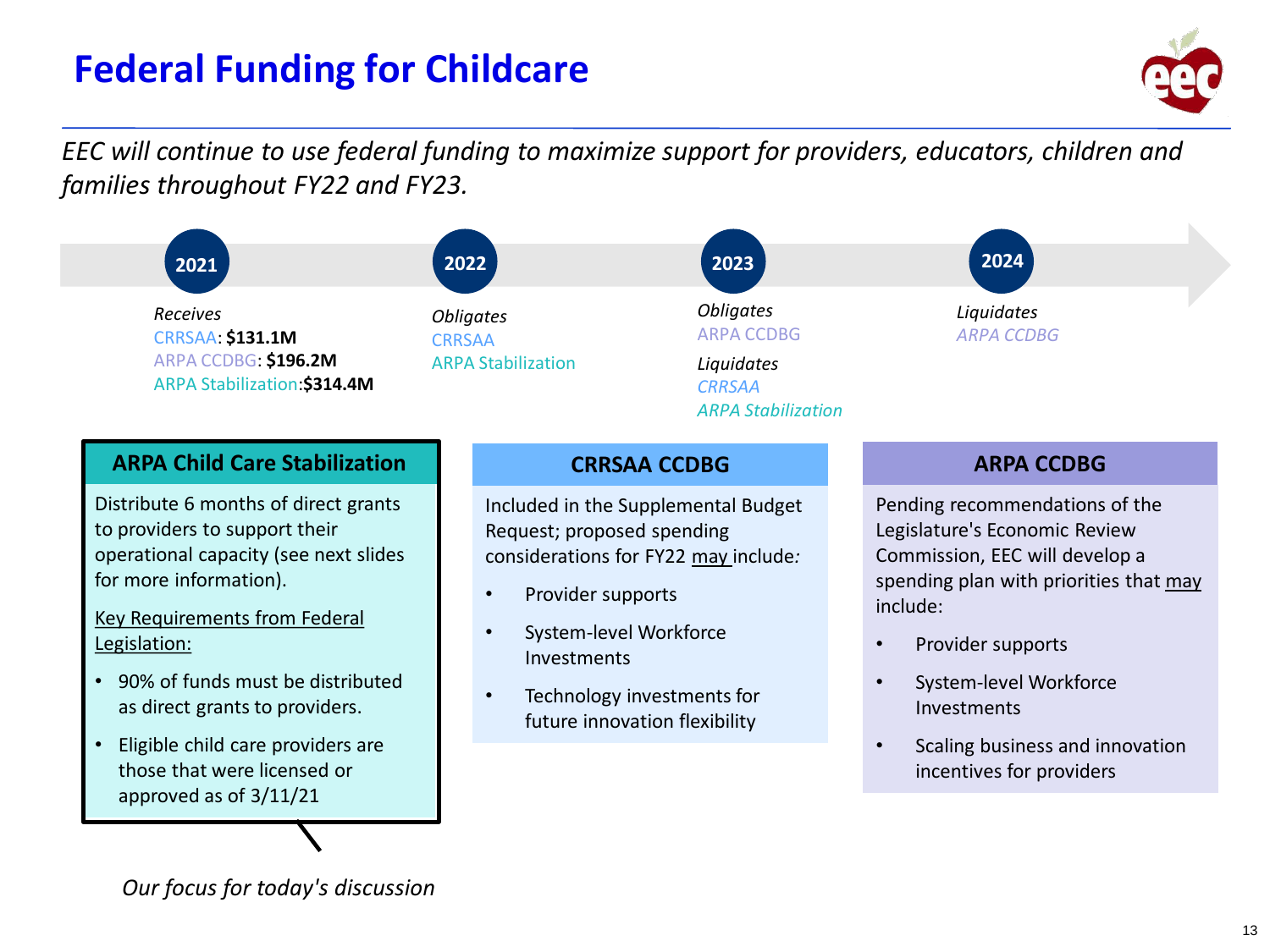# **6-month ARPA Child Care Stabilization Grants**

#### **Key ARPA Child Care Stabilization Requirements**:

- States must distribute 90% of funding as direct grants to providers.
- States should obligate at least 50% of funding by December 2021.
- Eligible child care providers were licensed (either open or closed due to COVID-19) as of 3/11/21.

### **Key Features of Grant Funding Proposal**

- **At least \$225M** and up to \$283M (90%) **of total ARPA Child Care Stabilization funding**
- **Distributed in six monthly payments** beginning in July to support a percentage of operating costs, targeting ~10% of costs as a baseline
- Funding amounts determined **via simple formula accounting for capacity and staffing costs**
- Operates in addition to current state funding **(does not replace or alter existing subsidy system)**
- **Goes to all licensed programs,** based on capacity and adjusted to account for equity

| <b>Guiding Principles</b> |                                                                                                                    |                                                                                                                      |  |  |
|---------------------------|--------------------------------------------------------------------------------------------------------------------|----------------------------------------------------------------------------------------------------------------------|--|--|
|                           | <b>Short Term</b>                                                                                                  | <b>Long Term</b>                                                                                                     |  |  |
| <b>Stability</b>          | Help programs continue to<br>operate capacity                                                                      | Maintain investments in<br>quality to innovate from<br>post-recovery                                                 |  |  |
| <b>Adequacy</b>           | Support healthy finances<br>to sustain operations<br>despite enrollment<br>fluctuations                            | Establish tracking of<br>programs' investment in<br>adequate compensation                                            |  |  |
| <b>Equity</b>             | Focus on bolstering<br>capacity in vulnerable and<br>minority communities;<br>support minority owned<br>businesses | Respond to unique needs<br>of providers who serve<br>children and families of<br>color and low-income<br>communities |  |  |
| <b>Simplicity</b>         | Avoid creating heavy<br>burden on providers                                                                        | Collect information to<br>target future investments                                                                  |  |  |

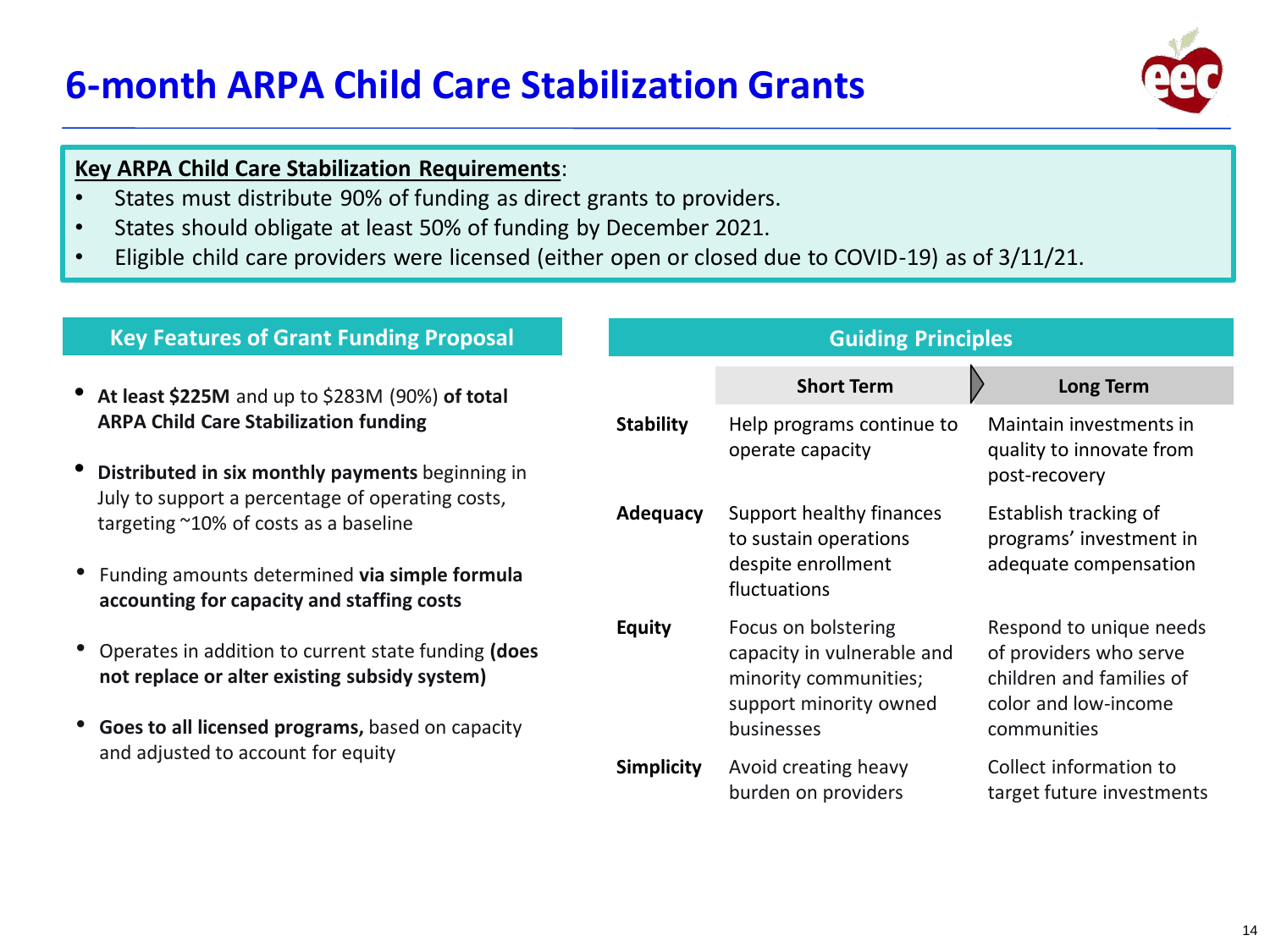# **Background: Commonwealth Care for Children (C3) Formula**

- COVID has reinforced the necessity for improving business stability for child care and identifying a different financing model.
- **EEC has engaged Third Sector Capital Partners to build a formula methodology** that draws on existing work completed by EEC during strategic planning and develop an economic model to evaluate the impact of a capacity-based formula grant.
- EEC has hosted a series of engagement sessions and focus groups to inform C3 formula design:

## **Key Feedback from Field**

- The need for sufficient funds to ensure programs can continue operating is urgent
- The process for receiving funds needs to be clear, simple, and straightforward
- Program location alone cannot identify all programs enrolling underserved children and families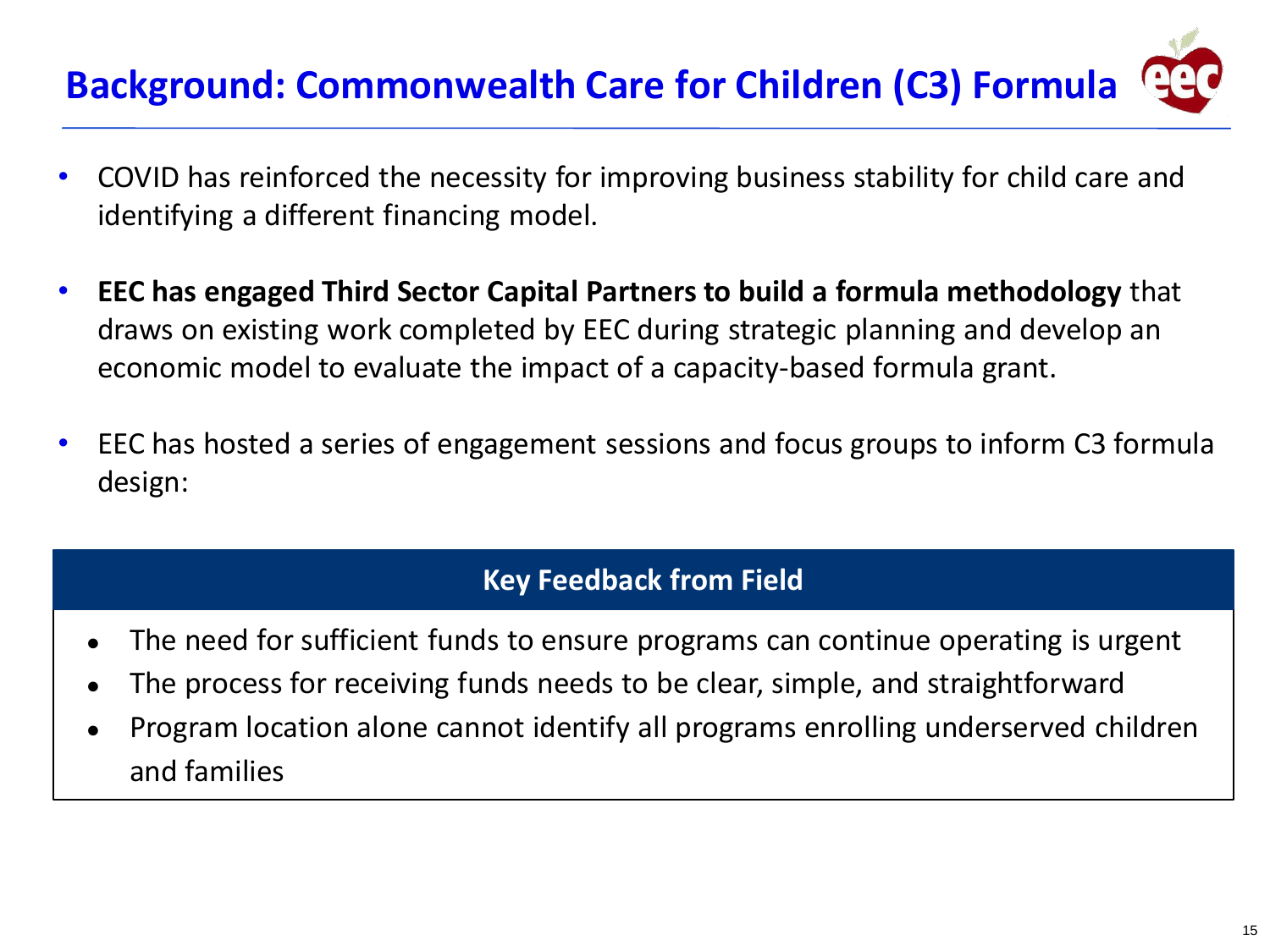# **Commonwealth Care for Children (C3) Formula**



#### **Key Formula Components:**

- **Starting amount will be based on a percentage of operating costs**. This would be adjusted for programs that have higher investments in staff and those serving vulnerable communities.
- All elements of the formula have been vetted to **evaluate the impact on equity, distribution across the Commonwealth, and funding for Gateway Cities**
- **Equity Adjustment** helps account for those serving vulnerable communities and children
- Formula **uses Social Vulnerability Index (SVI) as an indicator of community need**; allows for outliers where needed
- Funds to small business will be targeted by factoring in the relative compensation of the CEO compared to the educators
- Third Sector will test model to inform ongoing efforts and the recommendations of the Economic Review Commission

#### EQUATION = **BASE AMOUNT + Equity Adjustment**

*EEC is considering the feasibility of capping or otherwise reducing payments for programs with an unacceptably high level of CEO compensation relative to educator compensation* 

#### **Base Amount =**

**(**\$ starting \$ amount\* **X**

Licensed Capacity for GSA (or flat amount for FCC) - *not* enrollment **X**

Multiplier for Educator/ Licensed Capacity Ratio*\** **X**

Adjusting the size of payments based on the # of educators **↑ \$** for providers that: -Serve younger kids -Offer longer hours -Offer higher quality care

#### **Base Amount Equity Adjustment**

#### **Equity Adjustment =**

**Level 1: (**Base Amount \* *25*%) if...

- SVI > = .55 and < .75 OR
- 33 66% of enrolled children receive subsidies

**Level 2**: **(**Base Amount \* *35*%) if...

- $\cdot$  SVI >=.75 OR
- >66% of enrolled children receive subsidies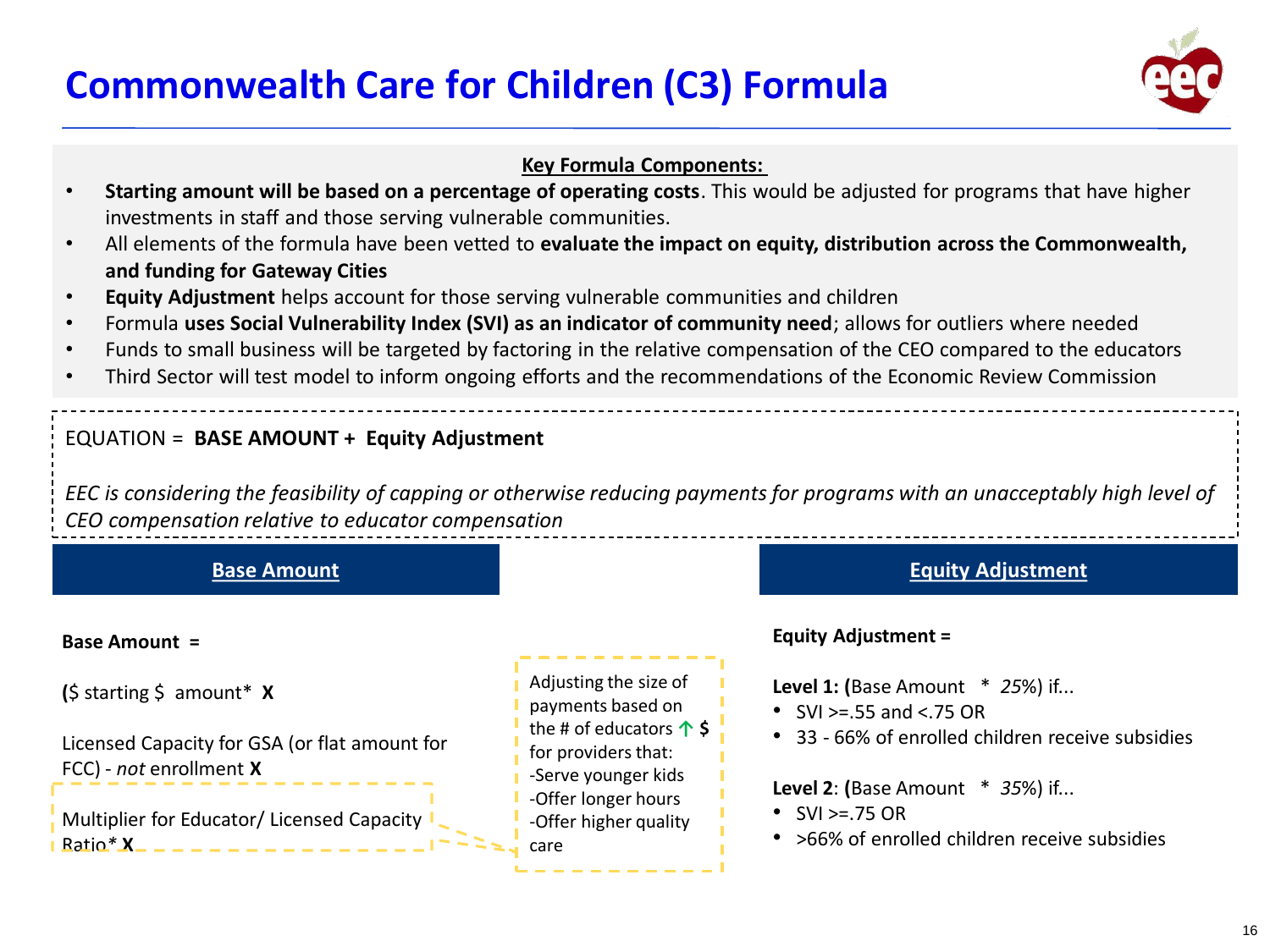# **What is the SVI?**



#### **SVI Context**

- **SVI=The Social Vulnerability Index**
- **SVI is a comprehensive metric [developed by the CDC](https://www.atsdr.cdc.gov/placeandhealth/svi/index.html)**
- **SVI Scores are from 0 to 1 relative to Massachusetts only**
- **Takes into account 15 variables at the census tract level**
- **In a perfect world - the formula could reflect actual enrollment but the SVI is one way to make our best guess of who each provider is serving**